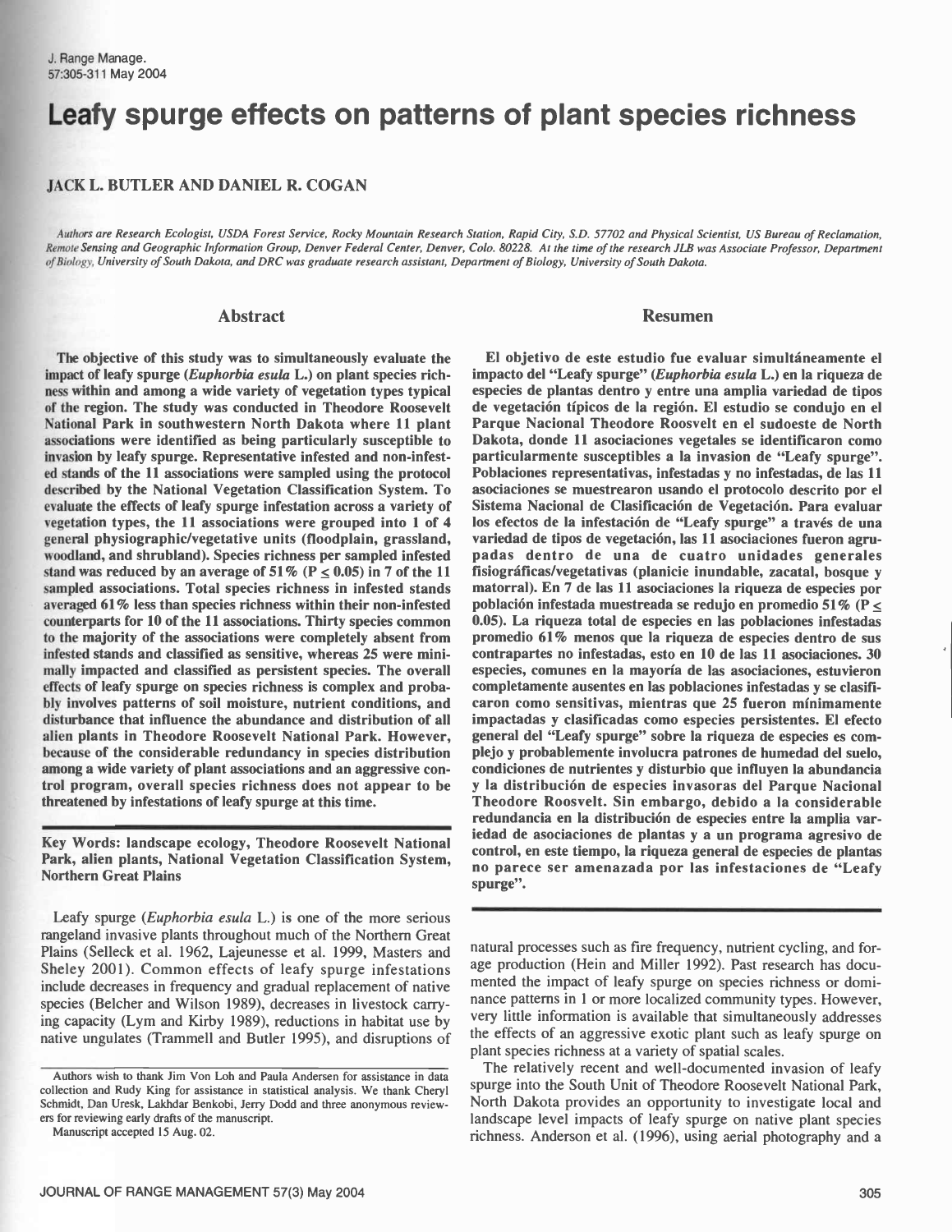geographic information system, reported that leafy spurge infested over 550 hectares or 3% of the South Unit of Theodore Roosevelt National Park. Further, a number of autecological and phytosociological studies were conducted in the Park prior to leafy spurge infestation, which provide an important historical perspective (Cogan 1999).

Our objectives were to compare species richness among a wide variety of plant associations infested with leafy spurge, simultaneously examine the effects of leafy spurge at broader spatial scales, and assess vulnerability of individual species to leafy spurge invasion. Species richness was selected as the response variable because it can be compared within and among a wide variety of vegetation types that may be differentially impacted by leafy spurge. Richness is also a concept that is fairly easy to convey to a wide variety of audiences. To reduce the chance of over-estimating the impact of leafy spurge, we elected to focus our evaluation on species that are relatively common within and among a wide range of plant associations in the region.

# Materials and Methods

The study was conducted within the South Unit of Theodore Roosevelt National Park (hereafter referred to as the Park; 46° 55' N, 103° 31' W) in southwestern North Dakota. The South Unit encompasses about 18,600 ha (66% of Theodore Roosevelt National Park). The region contains various layers of soft substrates that have been continuously eroded by the Little Missouri River and its tributaries, leaving a heavily dissected landscape consisting of a complex mixture of deep valleys, rugged ravines, and gently rolling uplands that typify "badlands" type topography (Gauger et al. 1930).

The climate is continental with long, cold winters  $(-12.6^{\circ} \text{ C long-term low})$ average) and short, warm summers (22° C long-term high average). Seventy-five percent of the annual total precipitation of 360 mm occurs between April and same protocol as described by the September with June being the wettest month (Lee 1983). The vegetation of the Park is primarily composed of mixedgrass prairie species typical of much of the northern Great Plains (Whitman 1979). Shrubs occur on slightly more mesic sites with trees confined to areas with relatively high soil moisture such as floodplains, north-facing slopes, and dissected drainages (Hansen et al. 1984, Girard 1985, Hirsch 1985).

Our investigation was conducted in conjunction with the USGS-NPS National Park Vegetation Mapping Program (maps available online [http://www.nps.gov/gis/ park gisdata/ndakota/thro.html) for the Park (Von Loh et al. 2000). Classification of the vegetation in the Park began in 1997 and followed procedures described by the National Vegetation Classification System (NVCS; Grossman et al. 1998). The NVCS uses gradient directed transects (gradsects; Gillison & Brewer 1985) and standard Relevé plot methodology (Knapp 1984) to determine species composition and foliar cover for all woodland, shrubland, and herbaceous associations in THRO, or alliances if the community cannot be classified to the association level. Associations are the finest level of the NVCS and are identified based on plant communities that occur in uniform habitats, have a consistent physiognomy, and have a definitive floristic composition (Grossman et al. 1998). Alliances share 1 or more diagnostic species and are used by the NVCS to describe vegetation types at the level just above association.

During the vegetation mapping process, a total of 18 associations were selected for investigating the effects of leafy spurge on species richness within and among associations. Associations were initially placed into 1 of 2 broad categories (infested and non-infested) based upon our ability to find both infested and non-infested stands for a particular association. The term stand is used to describe a local example of an association. Infested stands could not be located for 7 associations, which were subsequently classified as Not Infested. Eleven associations were identified for which a comparable number of infested and non-infested stands could be found. Stands within these 11 infested associations were labeled as Non Infested or Infested. Sampled Infested stands had at least 25% cover of leafy spurge in the plot (the majority of the stands had  $> 50\%$ cover of leafy spurge), occurred on similar topographic and landscape positions as the Non-Infested stands belonging to the same association, and were sampled using the National Vegetation Classification System. Our goal was to sample Infested stands that differed from Non-Infested stands only in the presence of leafy spurge.

All sampling was conducted during a 3 week period in July 1997 and done in relatively uniform stands of vegetation with consistent physical conditions as described by the National Vegetation Classification

System for that particular association. Association descriptions are available online (http://www.natureserve.org/explorer) and were reviewed prior to site selection. Once a sample site was located, a 10 by 10 m plot was subjectively placed in an area that appeared to best represent that entire grassland or shrubland stand. Larger 20 by 20 m plots were used in woodlands, as established by the National Vegetation Classification System, so that a broader range of the overstory canopy could be included. The minimum number of plots per association was set at 4, the maximum number at 12. All species occurring within the plot were recorded by strata (canopy, sub canopy, tall shrub, short shrub, and herbaceous); however, only species recorded in the herbaceous stratum, which also included seedlings for trees and shrubs, were used for this study because of the previously documented impact of leafy spurge on this layer (Belcher and Wilson 1989, Trammell and Butler 1995). Sampled vegetation types were then matched to higher order plant alliances and then to plant associations previously documented for southwestern North Dakota by the NVCS (Grossman et al. 1998, Von Loh et al. 2000).

Wilcoxon Rank Sum tests (SAS Release 8.1, 1999-2000) were used to evaluate differences in plot richness between Non-Infested and Infested stands of leafy spurge infested associations (Zar 1999). To measure the cumulative effects of leafy spurge infestation across multiple associations, the associations were grouped into 1 of 4 general physiographic/vegetative units (floodplain, grassland, woodland, and shrubland), which roughly conform to the Formation classification of the National Vegetation Classification System (Grossman et aí.1998). Total species richness was then estimated for each physiographic unit by constructing a master species list using all of the species recorded in Non-Infested, Infested, and Not Infested stands. For physiographic units that contained 1 or more of the 7 Not Infested Associations, species were simultaneously added to both the Non-Infested and Infested totals. A similar procedure was used to examine the impact of leafy spurge on species richness for the entire South Unit.

To evaluate our ability to consistently sample the majority of the species within each association, we compared our species lists with lists constructed from phytosociological studies completed in the Park and the surrounding area prior to 1985, or before major infestations of leafy spurge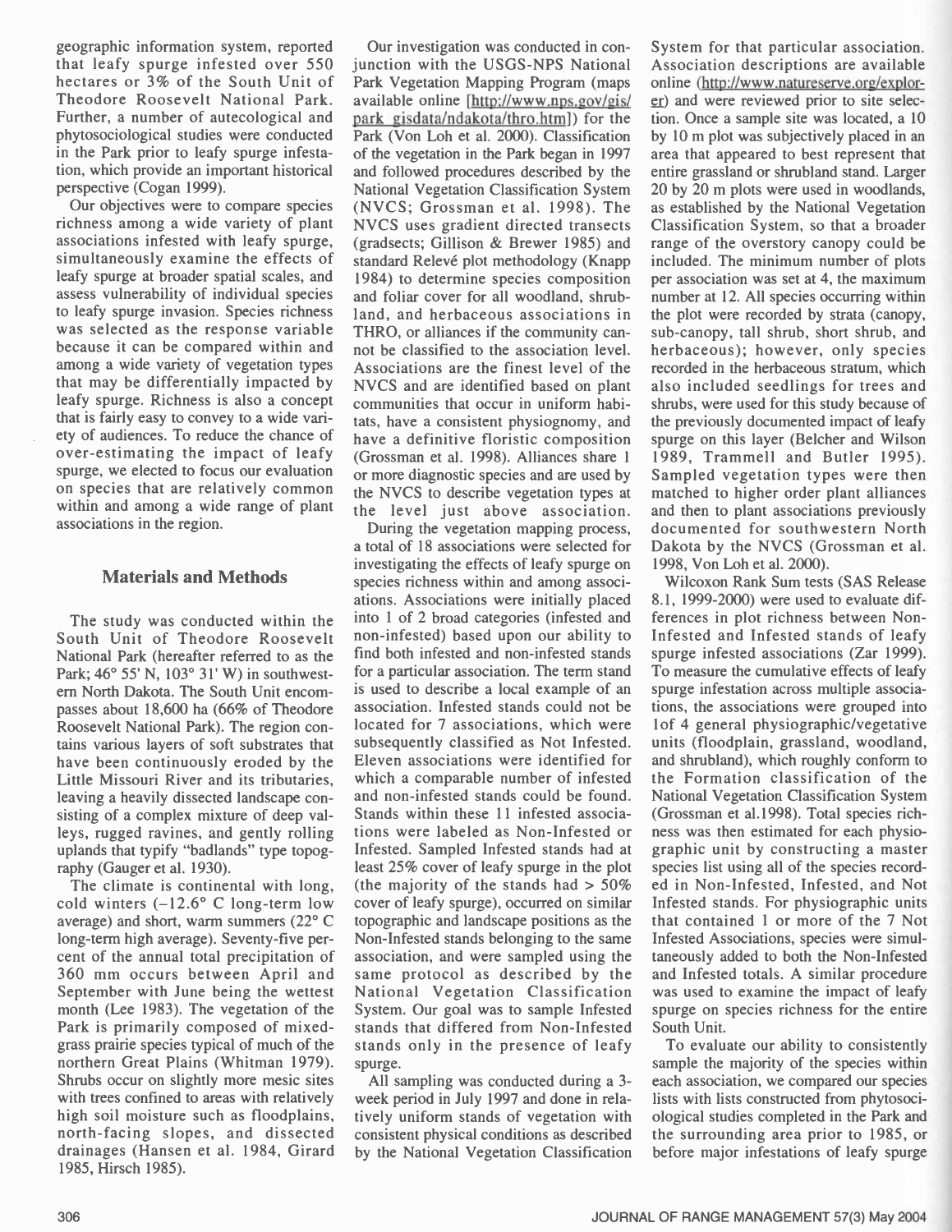were reported (Hansen et al. 1984, Girard 1985, Hirsch 1985). A historical master species list for 10 of the 11 associations used in our study was created using species recorded in at least 25% of the previous studies (Cogan 1999). A similar species list was constructed from the National Vegetation Classification System associations by summarizing the plant species recorded on each sample plot free of leafy spurge [Non- Infested Stands], which was labeled current. Sørensen community coefficients were then calculated  $(CCs = 2c / s1 + s2$ , where c = species in common,  $s1$ ,  $s2$  = number of species in associations 1 and 2, respectively) (Brower et al. 1990). Coefficients between historical and current data sets ranged from 0.68 to 0.90 for the 10 associations evaluated (Mean =  $0.75 \pm 0.06SD$ ), which appear to indicate that the National Vegetation Classification System methodology used for this study captured the majority of the species consistently found in each association.

Species recorded in the 11 sampled Non-Infested stands were grouped by their

frequency of occurrence across the associations. Species with an association frequency of  $\geq 45\%$  (i.e. species that occurred in 5 or more associations) were classified as common; species with frequencies ranging from 20 to 44% were classed as occasional. Species classified as uncommon had a frequency of occurrence in the associations of  $\lt$  20%. Association frequency was highly correlated  $(r = 0.91)$ with plot frequency for the common and occasional species. In other words, species that were common across associations tended to be common within an association. The general response of the species to infestations of leafy spurge was then used to further subdivide these categories before final analysis. First, all common<br>Moench), and occasional species that were present in the Non-Infested stands but completely absent in the Infested stands were classified as sensitive. The remaining common and occasional species that occurred in > 67% of the Infested stands were classified as persistent.

#### Results

With the Non-Infested green ash (Fraxinus pennsylvanica Marsh.) and Infested cottonwood (Populus deltoides Marsh.) woodland associations serving as exceptions, species richness tended to average about 50 to 55 species per Non infested stand and 22 to 28 species per Infested stand with a sampling intensity of  $\geq$  8 plots (Table 1). Infestations of leafy spurge significantly reduced plot species richness by an average of  $51\%$  (+ 7.5 SD) in 7 of the 11 associations. The greatest losses in plot richness were recorded in the silver sagebrush (Artemisia cana Pursh.), creeping juniper (Juniperus horizontalis and prairie sandreed [Calamovilfa longifolia (Hook.) Scribn.] associations whereas the sandbar willow (Salix exigua Nutt.), western snowberry (Symphoricarpos occidentalis Hook.), and green ash woodland associations were impacted the least  $(P > 0.05)$ .

All 5 of the associations in the flood plain vegetation unit and 3 of the 4 grass-

Table 1. Number of species present only in non-infested (NI) stands or infested (INF) stands, or present in both NI and INF stands by association (abbreviation in parenthesis), physiographic unit, and for the entire South Unit of Theodore Roosevelt National Park; and mean richness per stand  $(± SE$ , n = number of sampled stands) for 18 plant associations. Total richness for each association can be calculated by adding the value in the Both column to the respective value in the NI or INF column. Data were collected during the 1997 field season. Association names (by dominant species only) provided by Von Loh et al. (2000).

|                                    |           | Number of Species         |             |                         | Mean Richness/Stand <sup>2</sup>   |  |
|------------------------------------|-----------|---------------------------|-------------|-------------------------|------------------------------------|--|
| Physiographic Unit/Association     | <b>NI</b> | $\overline{\text{INF}^2}$ | <b>Both</b> | <b>NI</b>               | <b>INF</b>                         |  |
| Floodplain                         |           |                           |             |                         |                                    |  |
| Salix exigua (Saex)                | 31        |                           | 13          | 11.1 ( $\pm$ 1.2, n=7)  | 11.8 ( $\pm$ 1.2, n=5)             |  |
| Fraxinus pennsylvanica (Frpe/F)    | 31        |                           | 8           | $16.3 (+ 2.6, n=4)$     | $7.7 (\pm 0.9, n = 3)^*$           |  |
| Populus deltoides (Pode)           | 14        | 25                        | 36          | $17.6 \ (\pm 1.7, n=8)$ | 16.6 ( $\pm$ 2.2, $n = 11$ )       |  |
| Artemisia cana (Arca)              | 31        | 8                         | 31          | $16.3 (+ 1.7, n=8)$     | $7.6 (+ 0.7, n=11)^*$              |  |
| Symphoricarpos occidentalis (Syoc) | 32        | $\underline{6}$           | 20          | $12.7 (\pm 1.8, n=9)$   | $10.3 (+ 1.4, n=9)$                |  |
| Total                              | 49        | 16                        | 69          |                         |                                    |  |
| <b>Grassland</b>                   |           |                           |             |                         |                                    |  |
| Schizachryium scoparium (Scsc)     | 54        |                           |             |                         |                                    |  |
| Calamovilfa longifolia (Calo)      | 41        | $\frac{2}{7}$             | 11          | $21.2 \ (\pm 3.4, n=5)$ | $8.5 (+ 1.6, n=4)^*$               |  |
| Pascopyrum smithii (Pasm)          | 45        |                           | 17          | $18.0 (\pm 1.3, n=10)$  | 9.8 ( $\pm$ 1.2, n=7) <sup>*</sup> |  |
| Stipa comata (Stco)                | 42        | $\frac{4}{5}$             | 18          | $21.3 (+ 1.4, n=12)$    | $12.4 (+ 1.0, n=9)^*$              |  |
| Total                              | 43        |                           | 62          |                         |                                    |  |
| Woodland                           |           |                           |             |                         |                                    |  |
| Populus tremuloides (Potr)         | 56        |                           |             |                         |                                    |  |
| Fraxinus pennsylvanica (Frpe/W)    | 68        | 7                         | 40          | $22.0 (+ 4.0, n=9)$     | $20.9 (+ 4.2, n=8)$                |  |
| Juniperus scopulorum (Jusc)        | 49        | $rac{6}{7}$               | 20          | $23.4 (+ 1.9, n=9)$     | 13.4 $(+ 0.9, n=5)^*$              |  |
| Total                              | 52        |                           | 72          |                         |                                    |  |
| <b>Shrubland</b>                   |           |                           |             |                         |                                    |  |
| Sarcobatus vermiculatus (Save)     | 26        |                           |             |                         |                                    |  |
| Shepherdia argentea (Shar)         | 57        |                           |             |                         |                                    |  |
| Chrysothamnus nauseosus (Chna)     | 33        |                           |             |                         |                                    |  |
| Juniperus horizontalis (Juho)      | 51        | $\overline{2}$            | 24          | $31.8 \ (\pm 1.2, n=8)$ | $13.0 \ (\pm 1.3, n=5)^*$          |  |
| Rhus trilobata (Rhtr)              | 51        |                           |             |                         |                                    |  |
| Artemisia tridentata (Artr)        | 64        |                           |             |                         |                                    |  |
| Total                              | 13        | $\overline{\mathbf{c}}$   | 118         |                         |                                    |  |
| <b>South Unit</b>                  | 50        | 5                         | 166         |                         |                                    |  |

<sup>1</sup>Richness between non-infested and infested stands within an association were compared using a Wilcoxon Rank Sum Test (\* = P  $\leq$  0.05).

<sup>2</sup>When associations lacked an infested complement, total richness within a physiographic unit and grand total richness for the South Unit were estimated by including richness values from Not Infested stands.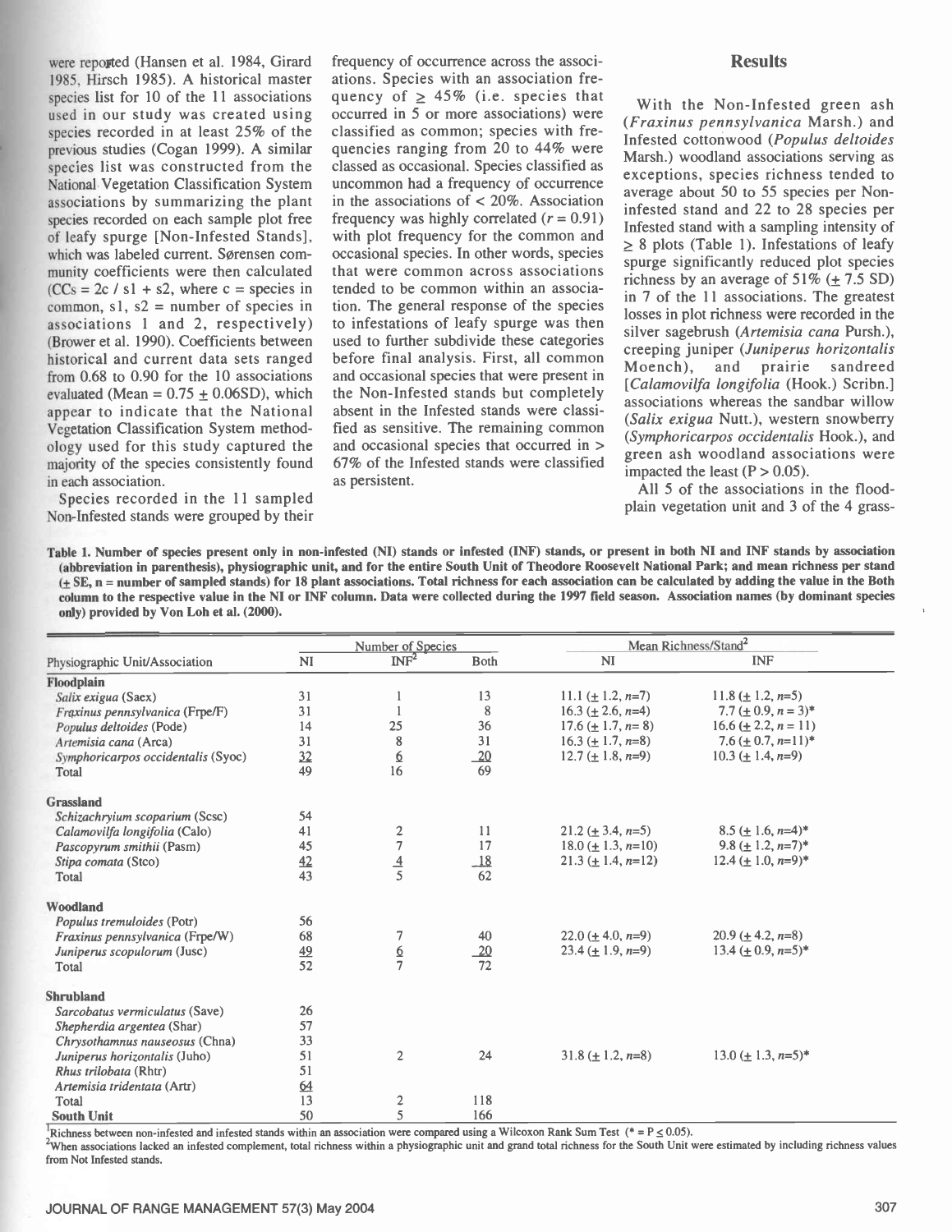land associations sampled had stands infested with leafy spurge (Table 1). Similarly, 2 of the 3 woodland associations were infested. In contrast, only 1 shrubland association was infested with leafy spurge during the 1997 field season. The end result was 28% to 36% fewer species on the Infested plus Not Infested master species list within the floodplain, grassland, and woodland vegetation units compared to the Non-infested plus Not Infested master species list. Because only 1 shrub association was infested, shrub lands as a physiographic unit were minimally impacted by infestations of leafy spurge. The cumulative effect of leafy spurge infestations for the entire South Unit was 21% fewer species contributing to grand total richness.

The majority (77 to 93%) of the species recorded in Infested stands were also observed in Non-Infested stands (Table 1). In contrast, 50 to 79% of the species recorded within individual Non - Infested stands were absent from Infested stands. When considered collectively across all 11 associations, 93 species found in the Non Infested stands were not recorded in any of the Infested stands (Table 2). One -third of these species were classified as either occasional or common, and were subsequently identified as sensitive species. Association frequencies for 42 of the 67 common and occasional species recorded in both Non-Infested and Infested stands were partially impacted by leafy spurge infestations (association frequencies reduced 33 to 99%). The remaining  $25$ species were considered to be minimally impacted (association frequency reduced < 33%) and were subsequently classified as persistent species.

Forbs, graminoids, and shrubs/subshrubs respectively composed 53%, 25%, and 21% of the 98 species classified as occasional and common within the 11 Non-Infested associations (data not shown). However, of the 30 sensitive species that were completely absent from leafy spurge infested stands, 70%, 7%, and 20% were forbs, graminoids, and shrubs/subshrubs, respectively (Table 3). The majority  $(50\%)$  of the common and occasional species present in Non - Infested stands but missing from Infested stands were concentrated in the needle-andthread (Stipa comata Trin. & Rupr.) and prairie sandreed grassland associations, and the creeping juniper shrubland association (Table 3). The green ash woodland association contained the largest number of the 30 common and occasional species; however, most occurred at relatively low

frequencies. One nonvascular plant, club moss (Selaginella densa Rydb.), was conspicuously absent in the Infested stands. Two species of forbs, field bindweed (Convolvulus arvensis L.) and Canada thistle (Cirsium arvense L. & Scop.), are non-native to the Park. Carrion-flower (Smilax herbacea L.) was the only sensitive species not represented in any of the sampled Not Infested associations.

The 25 persistent species were fairly evenly distributed among the assigned growth forms of forbs  $(36\%)$ , graminoids  $(36\%)$ , and shrubs/subshrubs  $(28\%)$  (Table 4). Association frequencies for 5 of these persistent species, threadleaf sedge (Carex filifolia Nutt.), fringed sagewort (Artemisia frigida Nutt.), smooth brome (Bromus inermis Leyss.), red false globe mallow [Sphaeralcea coccinea (Pursh) Rydb.] and porcupine -grass (Stipa spartea Trin.), were identical between Non-Infested and Infested stands, whereas association frequencies for 3 additional persistent species [western wild rose, Rosa woodsii Lindl.; quackgrass, Agropyron repens (L.) Beauv.; and buffalo currant, Ribes odoratum Wendl.) were higher in Infested stands. Persistent species considered non native to the Park include Kentucky bluegrass (Poa pratensis L.), goat's beard (Tragopogon dubius Scop.), yellow sweet clover [Melilotus officinalis (L.) Pall.], white sweet clover (M. alba Medic), smooth brome, and quackgrass.

# **Discussion**

Established infestations of leafy spurge can dominate and displace native species, creating homogeneous plant communities (Belcher and Wilson 1989, Lym and Kirby 1989, Trammell and Butler 1995). However, caution must be exercised when interpreting reductions in species richness in response to heavy infestations of alien plants within and among a variety of plant community types. Infrequent species may not be recorded in infested stands because

of the very nature of being rare. It is also quite possible to overlook infrequent species because they are often easily obscured by more common plants, especially in dense stands of leafy spurge. Sampling intensity also plays a major role in detecting infrequent species. Therefore, we concentrated much of our analyses on species that were historically common (Cogan 1999) and occurred with sufficient frequency among the 11 non-infested associations, which was arbitrarily set at  $\geq$ 3 associations. These species were further classified as being either sensitive (completely absent in infested stands) or persistent to infestations of leafy spurge. Using these criteria, we identified 30 sensitive and 25 persistent species for detailed analysis.

We found a strong correlation between association frequency for these 55 species and their respective plot frequencies, which indicated that they were common both within and among associations. This is not unusual considering that several of the plant associations in THRO lack a discernible separation or ecotone (Von Loh et al. 2000). Further, many species in badlands type topography may have a greater affinity for specific soil and topographic characteristics that are repeated across the landscape (Butler et al. 1986) than for a particular vegetation type.

Whether evaluating total species richness or plot species richness, the overall pattern of reduction in richness in response to infestations of leafy spurge appears to be relatively consistent among the 7 associations significantly impacted by infestations of leafy spurge. The observed reductions in species richness are likely the result of a combination of not detecting the infrequent species, which accounted for about half of the species, and a partial reduction (34% of the species) or complete elimination (15% of the species) of the occasional and common species. Three of the 4 associations that proved to be exceptions to this trend are primarily found within the floodplain of the Little Missouri River.

Table 2. Number of species by association frequency class (frequency of occurrence in non-infested associations) and percent difference in association frequency (expressed as a percent reduction in association frequency) between non-infested (NI) and infested (INF) stands evaluated during the 1997 field season in the South Unit of Theodore Roosevelt National Park, N.D.

| Percent Reduction in Frequency Between<br>NI and INF Stands |      |              |        |          |               |  |  |
|-------------------------------------------------------------|------|--------------|--------|----------|---------------|--|--|
| <b>Frequency Class</b>                                      | 100% | $67 < 100\%$ | 33-66% | $< 33\%$ | <b>Totals</b> |  |  |
| Infrequent $(9-19%)$                                        | 63   |              |        |          | 99            |  |  |
| Occasional (20–44%)                                         | 18   |              |        |          | 41            |  |  |
| Common $( \geq 45\%)$                                       |      |              |        |          | 56            |  |  |
| Totals                                                      | 93   | h            |        |          | 196           |  |  |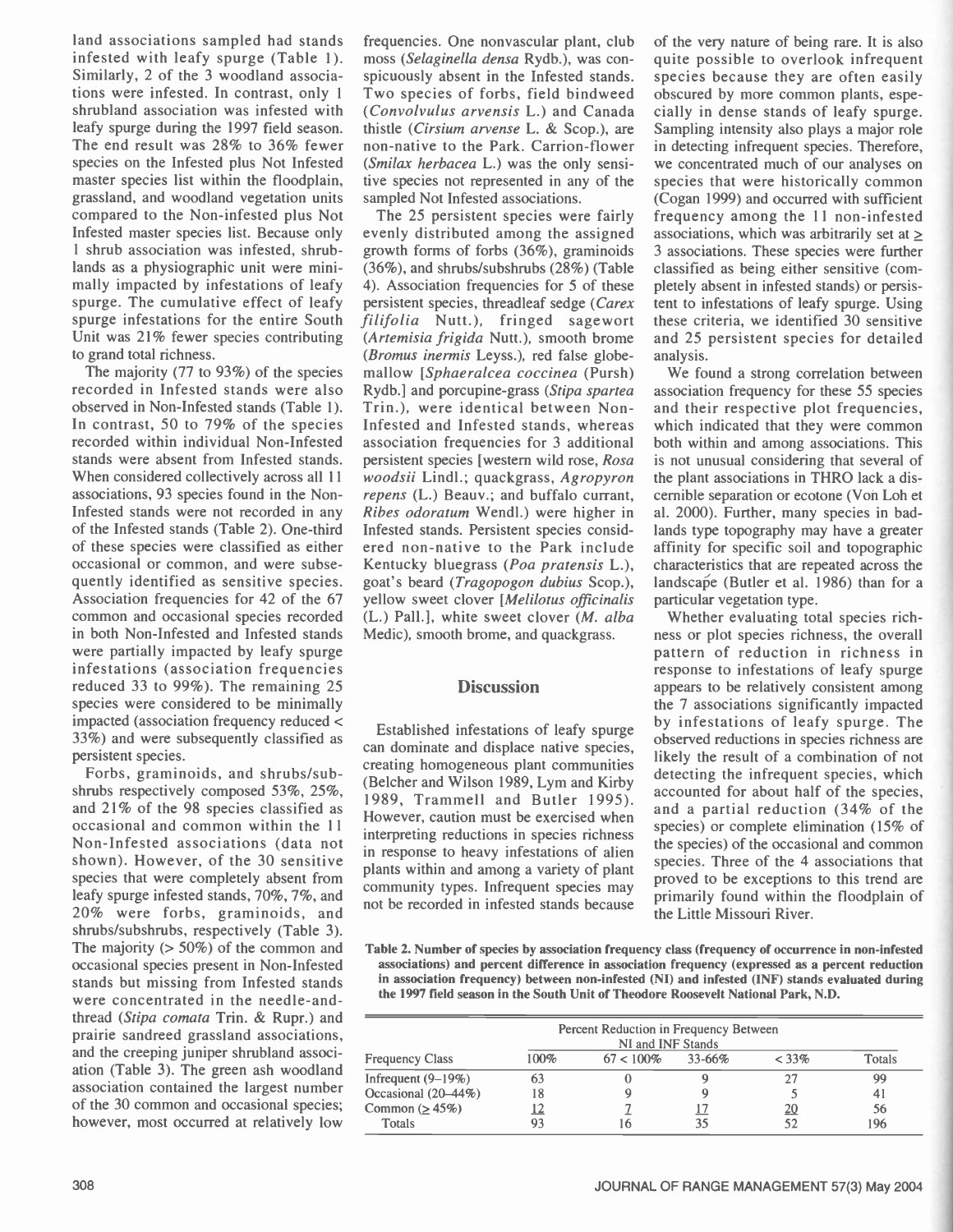|                                   |      |                     |              | Floodplain            |                  |                                         |                    | Grassland                   |                 |                                  | <b>Woodland</b>        |                    |            |                 |                       | <b>Shrubland</b>  |                     |           |              |
|-----------------------------------|------|---------------------|--------------|-----------------------|------------------|-----------------------------------------|--------------------|-----------------------------|-----------------|----------------------------------|------------------------|--------------------|------------|-----------------|-----------------------|-------------------|---------------------|-----------|--------------|
| Species                           | Form | <b>Saex</b><br>7(5) | Pode<br>(9)8 | <b>Frpe/F</b><br>4(3) | $5/90$<br>$9(9)$ | Arca<br>8(9)                            | Pasm<br>10(8)      | 12(9)<br><b>Stco</b>        | 5(4)<br>Calo    | Scsc<br>$\overline{\phantom{0}}$ | <b>Frpe/W</b><br>11(8) | $\frac{Jus}{9(5)}$ | Potr<br>U) | Juho<br>9(5)    | <b>Shar</b><br>$\cup$ | <b>Rhtr</b><br>U) | Artr<br><u>g</u>    | Save<br>4 | <b>China</b> |
|                                   |      |                     |              |                       |                  |                                         |                    |                             |                 | $- (26)$                         |                        |                    |            |                 |                       |                   |                     |           |              |
| Echinacea angustifolia            |      |                     |              |                       | $\equiv$         |                                         |                    |                             |                 |                                  |                        |                    |            |                 |                       | $\infty$          |                     |           |              |
| Polygala alba                     |      |                     |              |                       |                  | 25                                      | $\frac{20}{30}$    |                             |                 |                                  |                        |                    |            |                 |                       |                   | $\overline{\omega}$ |           | 9S           |
| Rosa arkansana                    |      |                     |              | 25                    | #                |                                         |                    | <b>1211122882223</b>        | 23332223        | <b>SS 57</b>                     | 000                    |                    |            | 8288            | 8338335               | $\infty$          |                     | 52        |              |
| Anemone cylindrica                |      |                     |              |                       | $\equiv$         |                                         |                    |                             |                 | 43                               | $\circ$                |                    | $\infty$   |                 |                       |                   | J,                  |           |              |
| Aristida purpurea                 |      |                     |              |                       |                  |                                         |                    |                             |                 |                                  | $\circ$                |                    |            |                 |                       |                   |                     |           |              |
| Gaura coccinea                    |      |                     |              |                       |                  | $\overline{\omega}$                     | $\frac{10}{20}$    |                             |                 |                                  | $\circ$                |                    |            |                 |                       | $8^{\circ}$       | $\overline{\omega}$ |           |              |
| Campanula rotundifolia            |      |                     |              |                       |                  |                                         |                    |                             |                 | $\frac{14}{43}$                  |                        | $\equiv$           | $\infty$   | 28              |                       |                   |                     |           |              |
| Cirsium undulatum                 |      |                     |              |                       |                  |                                         |                    |                             |                 |                                  |                        |                    |            |                 |                       | $\infty$          |                     |           |              |
| <b>Irthocarpus</b> luteus         |      |                     |              |                       |                  | ದ                                       | $\overline{5}$     |                             |                 |                                  |                        |                    |            |                 |                       |                   |                     |           |              |
| <b>Jalea</b> purpurea             |      |                     |              |                       |                  |                                         |                    |                             | $\frac{4}{3}$   | $\frac{14}{2}$                   |                        | $\equiv$           |            | $\frac{11}{28}$ |                       | $\ddot{\sigma}$   |                     |           |              |
| Ribes missouriense                |      |                     | 5            |                       |                  |                                         |                    |                             |                 |                                  |                        |                    | $\infty$   | $\equiv$        |                       |                   |                     |           |              |
| Selaginella densa                 |      |                     |              |                       |                  | $\overline{55}$                         |                    | $\mathcal{L}^{\mathcal{D}}$ | $\frac{4}{3}$   |                                  | 0.020000               |                    |            |                 |                       |                   | ┙                   |           |              |
| Convolvulus arvensis              |      |                     |              |                       |                  |                                         | ៑៑                 |                             |                 |                                  |                        |                    |            |                 |                       | $\infty$          |                     |           |              |
| Cornus stolonifera                |      | 29                  | ದ            | 9S                    |                  |                                         |                    |                             |                 |                                  |                        |                    | $\infty$   |                 |                       |                   |                     |           |              |
| Euphorbia spathulata              |      |                     |              |                       |                  | 38                                      | ō                  |                             | $\overline{50}$ |                                  |                        |                    |            |                 |                       |                   | ر                   |           |              |
| 'raxinus pennsylvanica            |      |                     | ದ            |                       |                  |                                         |                    |                             |                 |                                  | 96                     | $\mathfrak{z}$     | $20\,$     | 22              | $\frac{20}{20}$       |                   |                     |           |              |
| <sup>Hedeoma</sup> hispida        |      |                     |              |                       |                  | ದ                                       | 5                  |                             |                 | $\frac{14}{4}$                   |                        |                    |            |                 |                       |                   |                     | 25        |              |
| iatris punctata                   |      |                     |              |                       |                  |                                         |                    |                             | $\overline{50}$ |                                  |                        |                    |            |                 |                       |                   |                     |           |              |
| Allium textile                    |      |                     |              |                       |                  |                                         | $\overline{\circ}$ |                             |                 |                                  |                        |                    |            |                 |                       |                   | $\infty$            |           |              |
| Arabis holboellii                 |      |                     |              |                       |                  |                                         |                    | $332 - 22$                  |                 | $\overline{4}$                   |                        |                    |            | $\frac{1}{22}$  |                       |                   |                     |           | 25           |
| Carex eleocharis                  |      |                     |              |                       |                  |                                         | 5                  |                             |                 |                                  |                        |                    |            |                 |                       |                   |                     |           |              |
| Cirsium arvense                   |      | 29                  | ದ            | 25                    |                  |                                         |                    |                             |                 |                                  |                        |                    |            |                 | #                     |                   |                     |           |              |
| Gutierrezia sarothrae             |      |                     |              |                       |                  | 25                                      |                    |                             |                 |                                  | ۰                      |                    | $\infty$   | 3223            |                       | $\infty$          | $\otimes$           |           | 25           |
| Hedysarum boreale                 |      |                     | ದ            |                       |                  |                                         |                    | コ                           |                 | 43                               |                        |                    |            |                 |                       |                   |                     |           |              |
| <sup>H</sup> euchera richardsonii |      |                     |              |                       |                  |                                         |                    |                             |                 |                                  | $\infty$               | 33<br>22           | $\geq 0$   |                 |                       |                   |                     |           |              |
| Appula redowskii                  |      |                     | ದ            |                       |                  |                                         |                    |                             |                 |                                  |                        |                    |            |                 |                       | $\infty$          |                     |           |              |
| Lepidium densiflorum.             |      |                     |              |                       |                  | $\overline{\omega}$ $\overline{\omega}$ | $\overline{\circ}$ | $\infty$                    |                 |                                  |                        |                    |            |                 |                       |                   | $\overline{\omega}$ | 25        |              |
| ysimachia ciliata.                |      |                     | ದ            | <b>25</b>             |                  |                                         |                    |                             |                 |                                  |                        |                    | $\infty$   |                 | $\infty$              |                   |                     |           |              |
| Smilax herbacea                   |      |                     |              |                       |                  |                                         |                    |                             |                 |                                  |                        |                    |            |                 |                       |                   |                     |           |              |
| Symphoricarpos albus              |      |                     | ದ            |                       |                  |                                         |                    |                             |                 |                                  |                        | $\equiv$           | $\infty$   |                 |                       |                   |                     |           |              |

 $\Gamma$ able 3. Plot frequencies (%) for 30 common and occasional species (sorted by association frequency) by form (F = forb, S = shrub, G = Table 3. Plot frequencies (%) for 30 common and occasional species (sorted by assoc Table 3. Plot frequencies (%) for 30 common and occasional species (sorted by association frequency) by form (F = forb, S = shrub, G = graminoid, NV = nonvascular, SS = subshrub), physio-<br>graphic unit, and association, wh

Symphoricarpos albus

 $\overline{\phantom{a}}$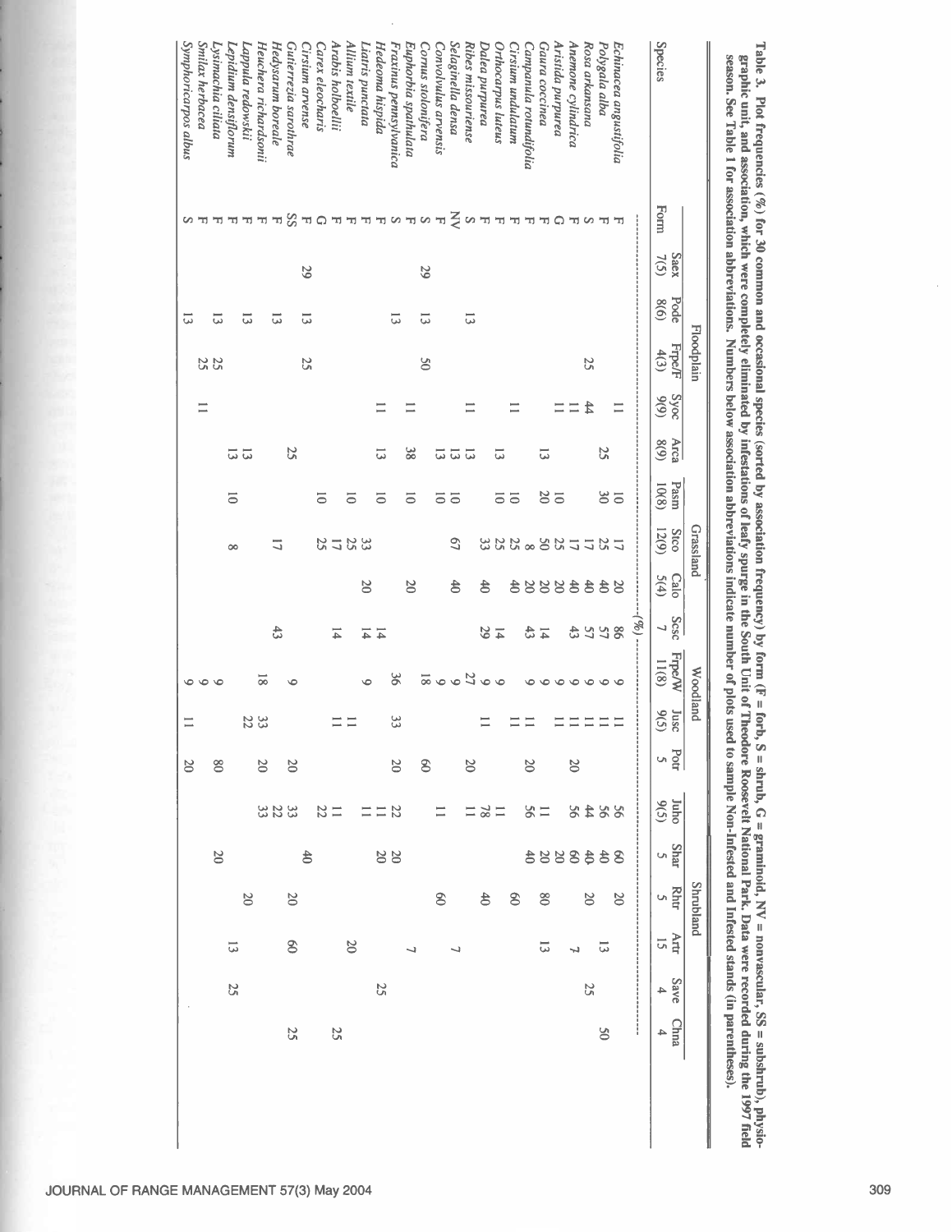Table 4. List of common and occasional species recorded during the 1997 field season in the South Unit of Theodore Roosevelt National Park, North Dakota by form  $(F =$  forb,  $S =$  shrub,  $G =$ graminoid,  $NV =$  nonvascular,  $SS =$  subshrub), number of Non-infested (NI) associations, number of infested (INF) stands, and percent difference between NI and INF stands.

|                             |      |           | <b>INF</b>    | $\%$         | several             |
|-----------------------------|------|-----------|---------------|--------------|---------------------|
| <b>Species</b>              | Form | NI Assoc. | <b>Stands</b> | Difference   | prairie             |
| Symphoricarpos occidentalis | S    | 11        | 10            | $-9$         | upper to            |
| Pascopyrum smithii          | G    | 11        | 8             | $-27$        | et al. $20$         |
| Artemisia cana              | S    | 10        | 9             | $-10$        | be high             |
| Poa pratensis               | G    | 10        | 8             | $-20$        | of the fl           |
| Lactuca oblongifolia        | F    | 10        |               | $-30$        | The $\triangleleft$ |
| Calamovilfa longifolia      | G    | 10        |               | $-30$        | spurge              |
| Tragopogon dubius           |      | 9         |               | $-11$        | initially           |
| Melilotus officinalis       | F    |           |               | $-22$        |                     |
| Achillea millefolium        |      |           |               | $-13$        | turbed              |
| Vicia americana             | S    |           |               | $-13$        | upland              |
| Nassella viridula           | G    | 8         | 6             | $-25$        | into the            |
| Hesperostipa comata         | G    |           | 6             | $-25$        | (Anders             |
| Carex filifolia             | G    |           |               | 0            | floodp              |
| Artemisia frigida           | SS   |           |               | $\Omega$     | mature              |
| Galium boreale              | F    |           |               | $-29$        |                     |
| Rhus trilobata              | S    |           |               | $-29$        | blages              |
| Rosa woodsii                | S    |           |               | $+17$        | the cott            |
| <b>Bromus</b> inermis       | G    |           |               | $\mathbf{0}$ | tains t             |
| Sphaeralcea coccinea        |      |           |               | $\Omega$     | species             |
| Ambrosia psilostachya       |      |           |               | $-20$        | This pa             |
| Lygodesmia juncea           |      |           | 3             | $-25$        | vides in            |
| Melilotus alba              |      |           | 3             | $-25$        |                     |
| Elymus repens               | G    |           |               | $+67$        | the nur             |
| Ribes odoratum              | S    |           | 5             | $+67$        | percent             |
| Hesperostipa spartea        | G    | 3         | 3             | $\bf{0}$     | species.            |

Leafy spurge, because of its extensive root system and habit of forming a closed canopy, is well recognized for having wide ecological amplitude and broad competitive effects on local species distribution and abundance (Selleck et al. 1962). However, changes in composition appear to go beyond simple reductions in species richness to possibly more complex alterations of community structure (Woods 1997). In our study, forbs appear to be over represented in the sensitive species group, compared to their representation in the Non-Infested stands, while under represented in the persistent species group. Similarly, graminoids appear to be somewhat better represented in the persistent group compared to the sensitive group. Annual species are also less common in the persistent group.

Competition among species that are taxonomically and ecologically similar may partially explain some of these alterations in community structure. However, it appears that the overall effects of leafy spurge on community assemblages may be more complex and involve patterns of soil moisture, nutrient conditions (Planty-Tabacchi et al. 1996, Stohlgren et al. 1998), and disturbance in relation to the distribution of leafy spurge and other alien plant species in the Park (Larson et al. 2001). Associations within the floodplain contain a number of persistent species,

which include several alien species such as Kentucky bluegrass, goat's beard, yellow sweet clover, white sweet clover, smooth brome, and quackgrass (Great Plains Flora Association 1986). The abundance and distribution of these, and possibly other, alien species in the Park are greatest along the floodplain of the Little Missouri River and several of the adjacent drainages (Trammell 1994, Larson et al. 2001). Further, Anderson et al. (1996) found that almost 100% of the variation in leafy spurge distribution in the Park could be explained by the relative distance of the infestation from the nearest major drainage.

The pattern of higher richness and/or frequency of alien plants in mesic vegetation types in THRO is consistent with other studies (Planty-Tabacchi et al. 1996, Stohlgren et al. 1998). Larson et al. (2001) concluded that the distribution of common alien species in the Park, such as leafy spurge, is primarily related to vegetation type rather than disturbance, although disturbance cannot be completely ruled out, especially for floodplain associations. Much of the visitor activity in the Park occurs within the floodplain of the Little Missouri River and its major tributaries. Smooth brome was widely planted for soil stabilization along Park roads, which are common along the floodplain. The floodplain contains the campground for the

Park in addition to several picnic areas, and a concession that provides horses for trail rides. Numerous hiking/horseback trails also occur along the floodplain and several major drainages. Several large prairie dog towns are found along the upper terraces of the floodplain (Von Loh et al. 2000) and grazing by bison tends to be higher on the relatively flat landscape of the floodplain (Norland 1984).

The chronological sequence of leafy spurge invasion into the Park may have initially occurred within the mesic and disturbed floodplain, spreading into the upland drainages and draws, and finally up into the upland grasslands and shrublands (Anderson et al. 1996). Consequently, the floodplain likely represents the most mature stands of leafy spurge and assemblages of alien plants in the Park. Indeed, the cottonwood association probably contains the highest proportion of alien species in the Park (Larson et al. 2001). This pattern of alien plant invasion provides insight into the relationship between the number of sensitive species and the percent of the flora composed of persistent species. Many of the species we identified as sensitive to infestations of leafy spurge are undoubtedly sensitive to other aliens as well. Consequently, leafy spurge and other alien species, with their long history within the floodplain associations, appear to have a strong filtering effect on sensitive species resulting in a higher percentage of the flora characterized by persistent species. The differences in richness between Non-Infested and Infested floodplain stands is therefore probably largely the result of not recording infrequent species, either because they were actually displaced by leafy spurge and other alien species, or were simply overlooked because of the extreme dominance of leafy spurge. In contrast, the drier and less disturbed associations outside of the flood plain have a shorter history of alien plant infestations and are characterized by the loss of a higher number of common, sensitive species.

Although species richness among many of the sample stands has been significantly reduced by infestations of leafy spurge, overall richness in the Park as a whole is not particularly threatened at this time for several reasons. First, leafy spurge infestations cover only about 3% of the area in the South Unit (Anderson et al. 1996). Second, redundancy in the distribution of many species among the associations, including the Not Infested associations, is relatively high. This is especially true for the common, sensitive species that are